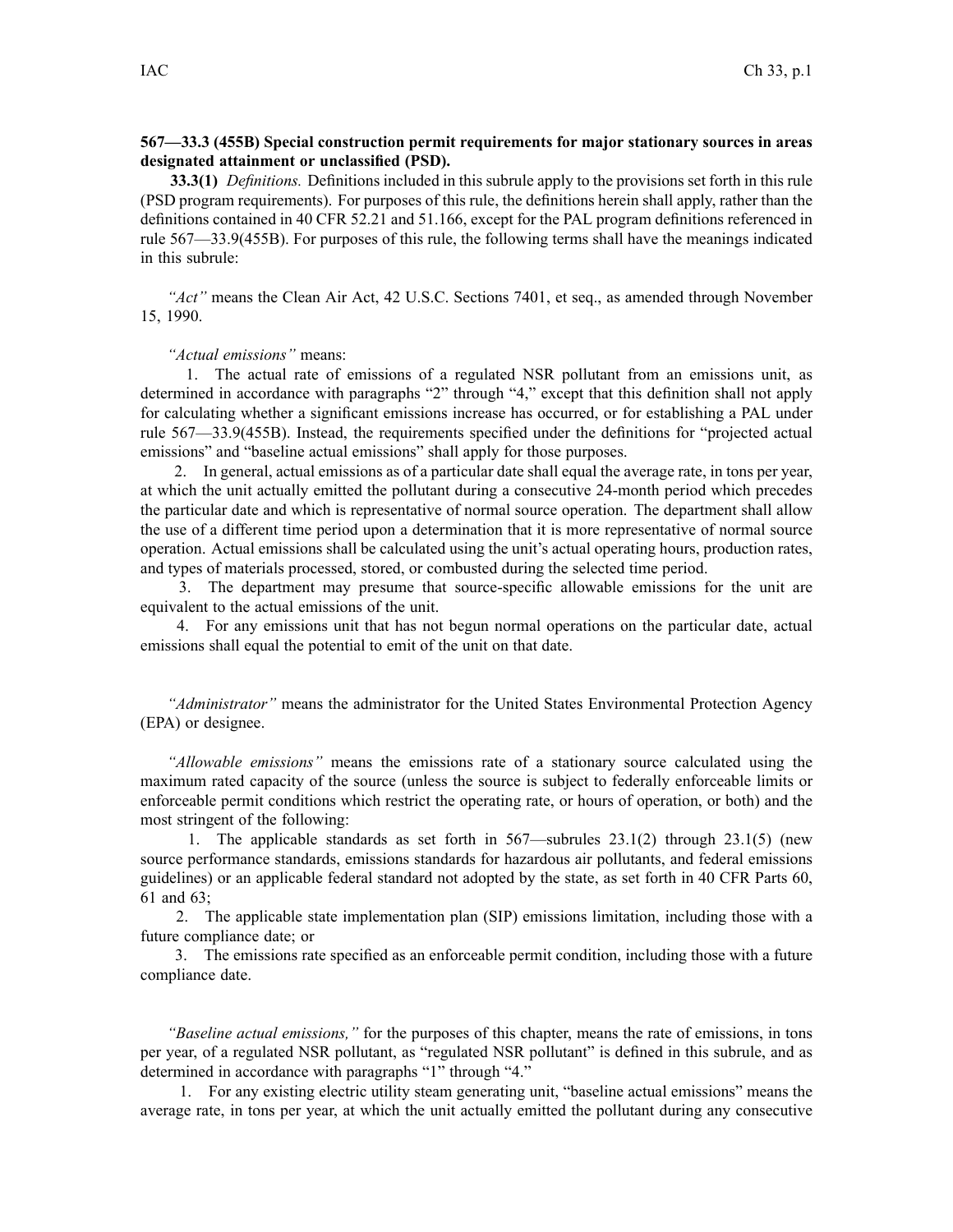24-month period selected by the owner or operator within the five-year period immediately preceding the date on which the owner or operator begins actual construction of the project. The department shall allow the use of <sup>a</sup> different time period upon <sup>a</sup> determination that it is more representative of normal source operation.

(a) The average rate shall include fugitive emissions to the extent quantifiable and emissions associated with startups, shutdowns, and malfunctions.

(b) The average rate shall be adjusted downward to exclude any noncompliant emissions that occurred while the source was operating above an emissions limitation that was legally enforceable during the consecutive 24-month period.

(c) For <sup>a</sup> regulated NSR pollutant, when <sup>a</sup> project involves multiple emissions units, only one consecutive 24-month period must be used to determine the baseline actual emissions for the emissions units being changed. A different consecutive 24-month period may be used for each regulated NSR pollutant.

(d) The average rate shall not be based on any consecutive 24-month period for which there is inadequate information for determining annual emissions, in tons per year, and for adjusting this amount if required by paragraph "1"(b) of this definition.

2. For an existing emissions unit, other than an electric utility steam generating unit, "baseline actual emissions" meansthe average rate, in tons per year, at which the emissions unit actually emitted the pollutant during any consecutive 24-month period selected by the owner or operator within the ten-year period immediately preceding either the date on which the owner or operator begins actual construction of the project, or the date on which <sup>a</sup> complete permit application is received by the department for <sup>a</sup> permit required either under this chapter or under <sup>a</sup> SIP approved by the Administrator, whichever is earlier, excep<sup>t</sup> that the ten-year period shall not include any period earlier than November 15, 1990.

(a) The average rate shall include fugitive emissions to the extent quantifiable and emissions associated with startups, shutdowns, and malfunctions.

(b) The average rate shall be adjusted downward to exclude any noncompliant emissions that occurred while the source was operating above an emissions limitation that was legally enforceable during the consecutive 24-month period.

(c) The average rate shall be adjusted downward to exclude any emissions that would have exceeded an emissions limitation with which the major stationary source must currently comply, had such major stationary source been required to comply with such limitations during the consecutive 24-month period. However, if an emissions limitation is par<sup>t</sup> of <sup>a</sup> maximum achievable control technology standard that the Administrator proposed or promulgated under 40 CFR Part 63, the baseline actual emissions need only be adjusted if the state has taken credit for such emissions reductions in an attainment demonstration or maintenance plan consistent with the requirements of 40 CFR 51.165(a)(3)(ii)(G) as amended through November 29, 2005.

(d) For <sup>a</sup> regulated NSR pollutant, when <sup>a</sup> project involves multiple emissions units, only one consecutive 24-month period must be used to determine the baseline actual emissions for the emissions units being changed. A different consecutive 24-month period may be used for each regulated NSR pollutant.

(e) The average rate shall not be based on any consecutive 24-month period for which there is inadequate information for determining annual emissions, in tons per year, and for adjusting this amount if required by paragraphs "2"(b) and "2"(c) of this definition.

3. For <sup>a</sup> new emissions unit, the baseline actual emissions for purposes of determining the emissions increase that will result from the initial construction and operation of such unit shall equal zero; and thereafter, for all other purposes, shall equal the unit's potential to emit.

4. For <sup>a</sup> PAL for <sup>a</sup> stationary source, the baseline actual emissions shall be calculated for existing electric utility steam generating units in accordance with the procedures contained in paragraph "1"; for other existing emissions units in accordance with the procedures contained in paragraph "2"; and for <sup>a</sup> new emissions unit in accordance with the procedures contained in paragraph "3."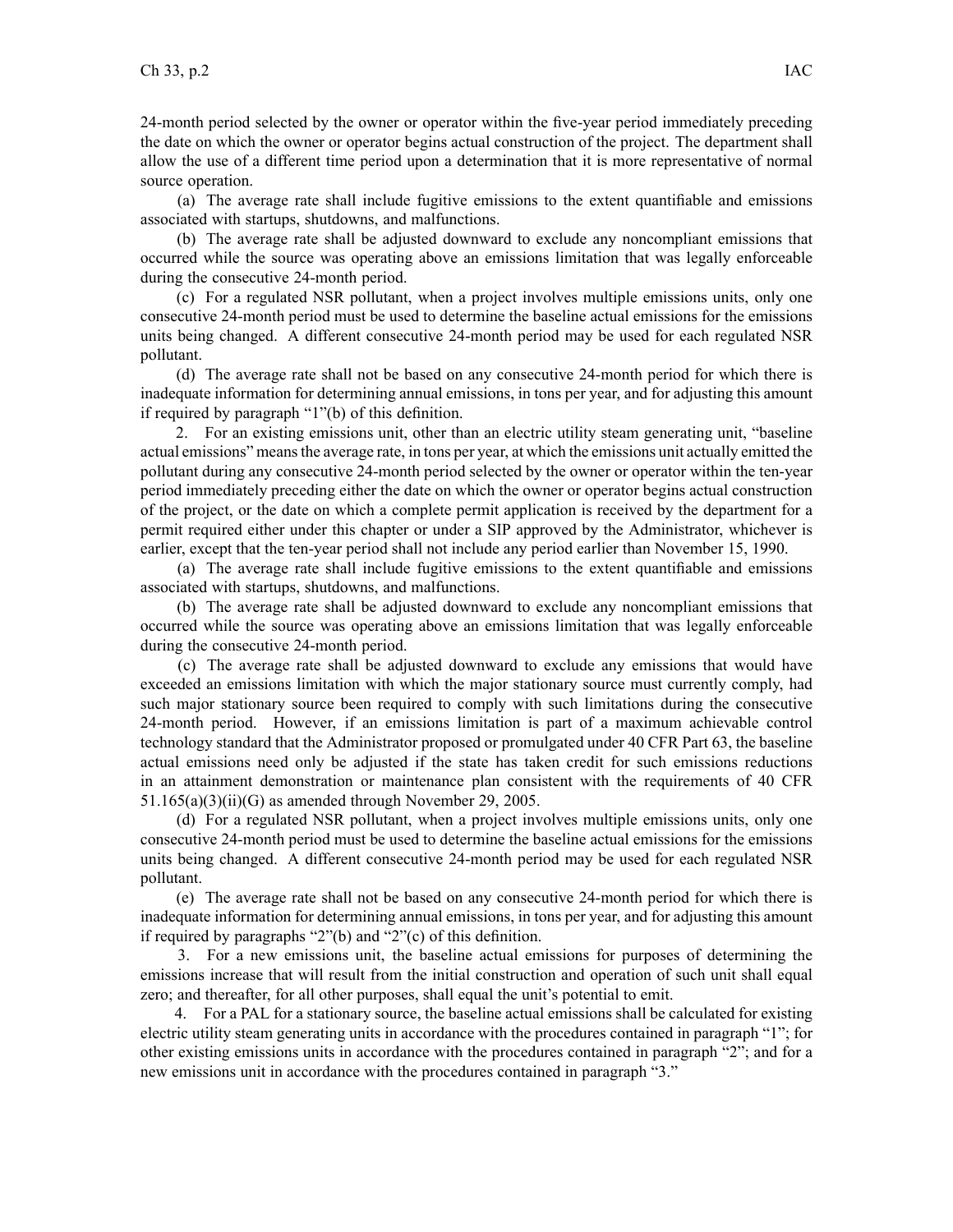# *"Baseline area"* means:

1. Any intrastate area (and every par<sup>t</sup> thereof) designated as attainment or unclassifiable under Section  $107(d)(1)(D)$  or (E) of the Act in which the major source or major modification establishing the minor source baseline date would construct or would have an air quality impact equal to or greater than 1 ug/m<sup>3</sup> (annual average) of the pollutant for which the minor source baseline date is established.

2. Area redesignations under Section  $107(d)(1)(D)$  or (E) of the Act cannot intersect or be smaller than the area of impact of any major stationary source or major modification which establishes <sup>a</sup> minor source baseline date or is subject to regulations specified in this rule, in 40 CFR 52.21 (PSD requirements), or in department rules approved by EPA under 40 CFR Part 51, Subpart I, and would be constructed in the same state as the state proposing the redesignation.

3. Any baseline area established originally for the total suspended particulate increments shall remain in effect and shall apply for purposes of determining the amount of available  $PM_{10}$  increments, excep<sup>t</sup> that such baseline area shall not remain in effect if the permitting authority rescinds the corresponding minor source baseline date in accordance with the definition of "baseline date" specified in this subrule.

#### *"Baseline concentration"* means:

1. The ambient concentration level that exists in the baseline area at the time of the applicable minor source baseline date. A baseline concentration is determined for each pollutant for which <sup>a</sup> minor source baseline date is established and shall include:

(a) The actual emissions representative of sources in existence on the applicable minor source baseline date, excep<sup>t</sup> as provided in paragraph "2" of this definition;

(b) The allowable emissions of major stationary sources that commenced construction before the major source baseline date, but were not in operation by the applicable minor source baseline date.

2. The following will not be included in the baseline concentration and will affect the applicable maximum allowable increase(s):

(a) Actual emissions from any major stationary source on which construction commenced after the major source baseline date; and

(b) Actual emissions increases and decreases at any stationary source occurring after the minor source baseline date.

# *"Baseline date"* means:

1. Either "major source baseline date" or "minor source baseline date" as follows:

(a) The "major source baseline date" means, in the case of particulate matter and sulfur dioxide, January 6, 1975, and in the case of nitrogen dioxide, February 8, 1988.

(b) The "minor source baseline date" means the earliest date after the trigger date on which <sup>a</sup> major stationary source or <sup>a</sup> major modification subject to 40 CFR 52.21 as amended through November 29, 2005, or subject to this rule (PSD program requirements), or subject to <sup>a</sup> department rule approved by EPA under 40 CFR Part 51, Subpart I, submits <sup>a</sup> complete application under the relevant regulations. The trigger date for particulate matter and sulfur dioxide is August 7, 1977. For nitrogen dioxide, the trigger date is February 8, 1988.

2. The "baseline date" is established for each pollutant for which increments or other equivalent measures have been established if:

(a) The area in which the proposed source or modification would construct is designated as attainment or unclassifiable under Section  $107(d)(i)(D)$  or (E) of the Act for the pollutant on the date of its complete application under 40 CFR 52.21 as amended through November 29, 2005, or under regulations specified in this rule (PSD program requirements); and

(b) In the case of <sup>a</sup> major stationary source, the pollutant would be emitted in significant amounts, or in the case of <sup>a</sup> major modification, there would be <sup>a</sup> significant net emissionsincrease of the pollutant.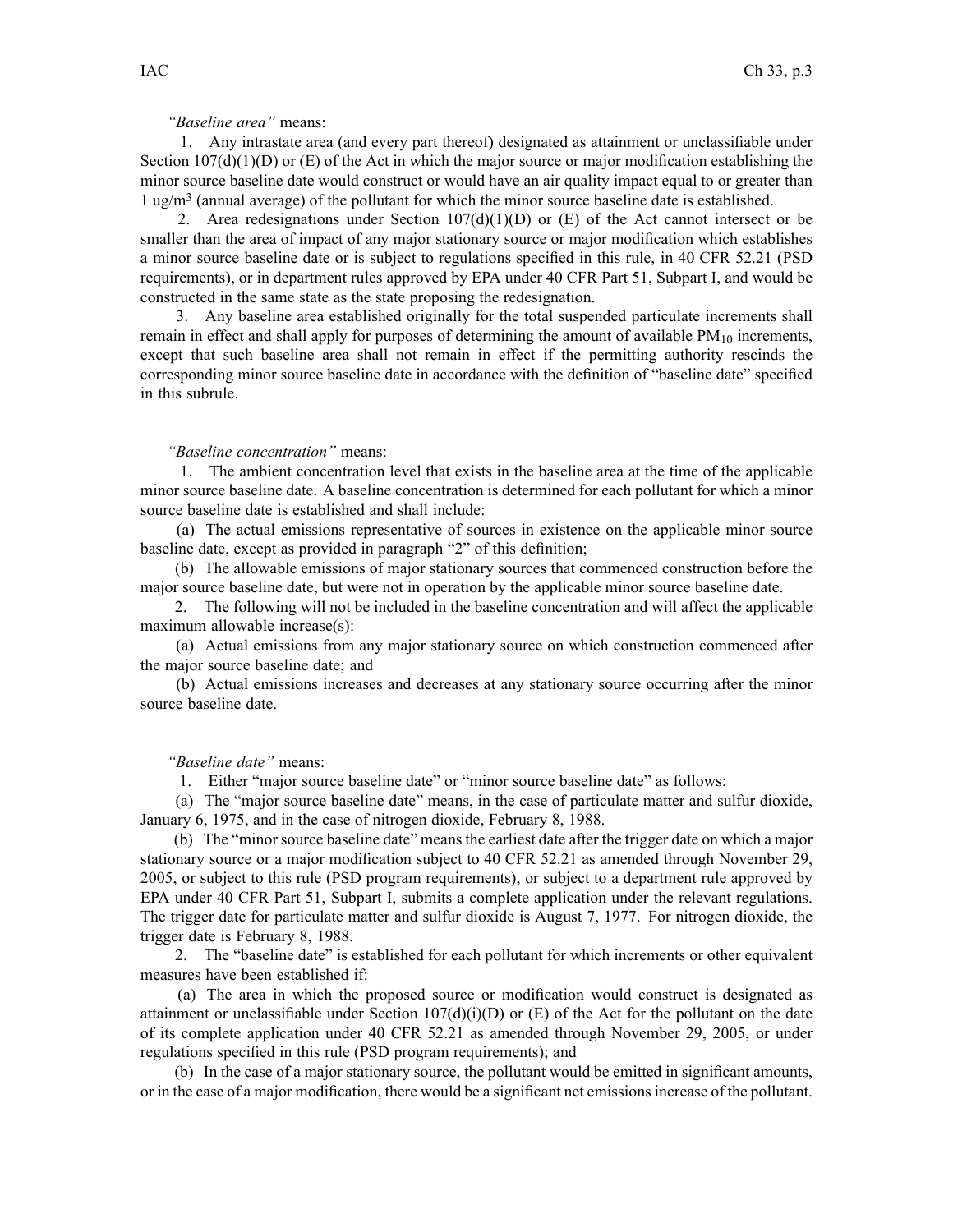Any minor source baseline date established originally for the total suspended particulate increments shall remain in effect and shall apply for purposes of determining the amount of available  $PM_{10}$ increments, excep<sup>t</sup> that the reviewing authority may rescind any such minor source baseline date where it can be shown, to the satisfaction of the reviewing authority, that the emissions increase from the major stationary source, or the net emissions increase from the major modification, responsible for triggering that date did not result in a significant amount of  $PM_{10}$  emissions.

*"Begin actual construction"* means, in general, initiation of physical on-site construction activities on an emissions unit which are of <sup>a</sup> permanen<sup>t</sup> nature. Such activities include, but are not limited to, installation of building supports and foundations, laying of underground pipework, and construction of permanen<sup>t</sup> storage structures. With respec<sup>t</sup> to <sup>a</sup> change in method of operation, this term refers to those on-site activities, other than preparatory activities, which mark the initiation of the change.

*"Best available control technology"* or *"BACT"* means an emissions limitation, including <sup>a</sup> visible emissions standard, based on the maximum degree of reduction for each regulated NSR pollutant which would be emitted from any proposed major stationary source or major modification which the reviewing authority, on a case-by-case basis, taking into account energy, environmental, and economic impacts and other costs, determines is achievable for such source or modification through application of production processes or available methods, systems, and techniques, including fuel cleaning or treatment or innovative fuel combination techniques for control of such pollutant. In no event shall application of best available control technology result in emissions of any pollutant which would exceed the emissions allowed by any applicable standard under 567—subrules 23.1(2) through 23.1(5) (standards for new stationary sources, federal standards for hazardous air pollutants, and federal emissions guidelines), or federal regulations as set forth in 40 CFR Parts 60, 61 and 63 but not ye<sup>t</sup> adopted by the state. If the department determines that technological or economic limitations on the application of measurement methodology to <sup>a</sup> particular emissions unit would make the imposition of an emissions standard infeasible, <sup>a</sup> design, equipment, work practice, operational standard or combination thereof may be prescribed instead to satisfy the requirement for the application of best available control technology. Such standard shall, to the degree possible, set forth the emissions reduction achievable by implementation of such design, equipment, work practice or operation and shall provide for compliance by means which achieve equivalent results.

*"Building, structure, facility, or installation"* means all of the pollutant-emitting activities which belong to the same industrial grouping, are located on one or more contiguous or adjacent properties, and are under the control of the same person (or persons under common control) excep<sup>t</sup> the activities of any vessel. Pollutant-emitting activities shall be considered as par<sup>t</sup> of the same industrial grouping if they belong to the same major group (i.e., which have the same two-digit code) as described in the Standard Industrial Classification Manual, 1972, as amended by the 1977 Supplement (U.S. Government Printing Office stock numbers 4101-0066 and 003-005-00176-0, respectively).

*"CFR"* means the Code of Federal Regulations, with standard references in this chapter by title and part, so that "40 CFR 51" or "40 CFR Part 51" means "Title 40 Code of Federal Regulations, Part 51."

*"Clean coal technology"* means any technology, including technologies applied at the precombustion, combustion, or postcombustion stage, at <sup>a</sup> new or existing facility which will achieve significant reductions in air emissions of sulfur dioxide or oxides of nitrogen associated with the utilization of coal in the generation of electricity, or process steam which was not in widespread use as of November 15, 1990.

*"Clean coal technology demonstration project"* means <sup>a</sup> project using funds appropriated under the heading "Department of Energy—Clean Coal Technology," up to <sup>a</sup> total amount of \$2,500,000,000 for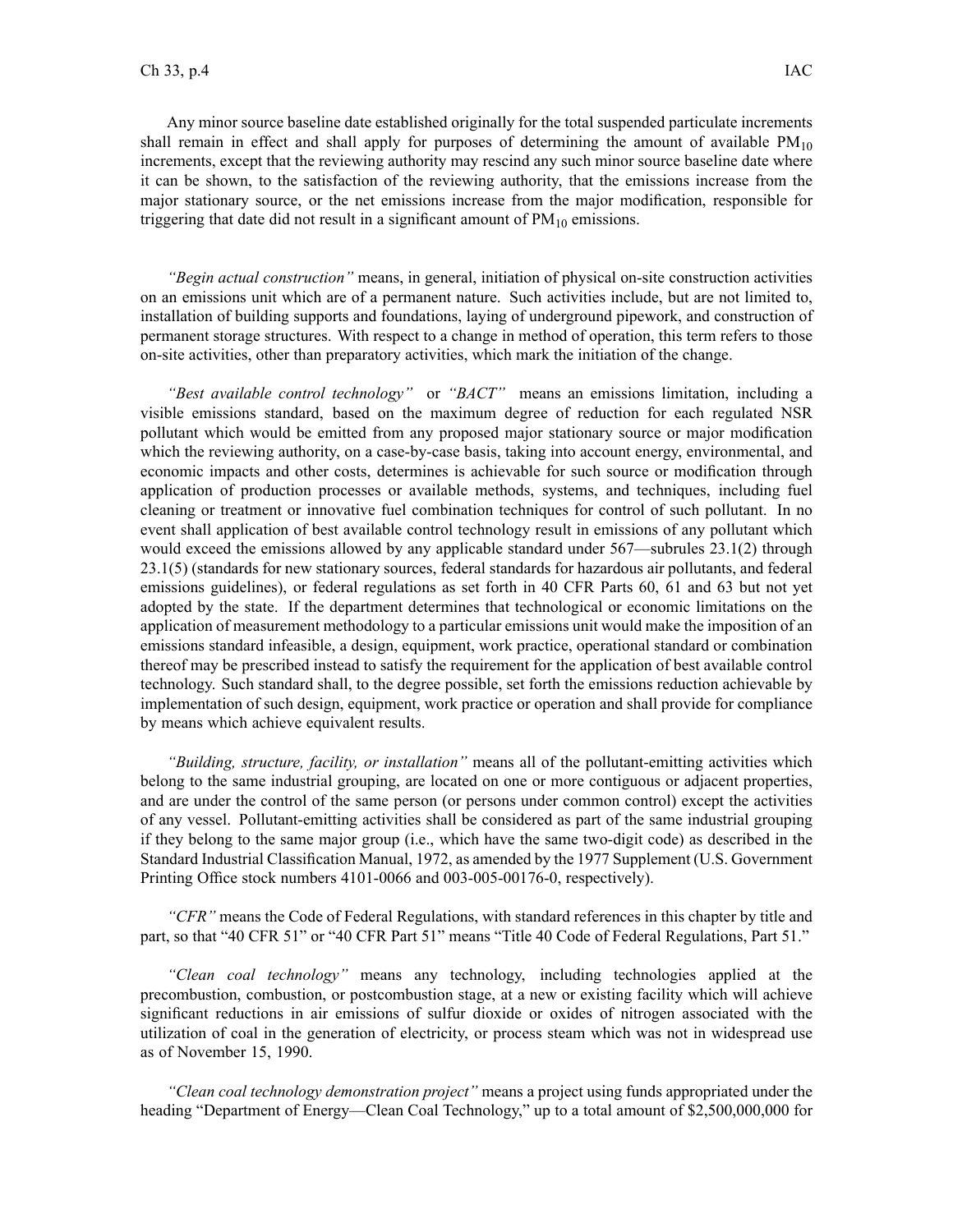commercial demonstration of clean coal technology, or similar projects funded through appropriations for the Environmental Protection Agency. The federal contribution for <sup>a</sup> qualifying project shall be at least 20 percen<sup>t</sup> of the total cost of the demonstration project.

*"Commence,"* as applied to construction of <sup>a</sup> major stationary source or major modification, means that the owner or operator has all necessary preconstruction approvals or permits and either has:

1. Begun, or caused to begin, <sup>a</sup> continuous program of actual on-site construction of the source, to be completed within <sup>a</sup> reasonable time; or

2. Entered into binding agreements or contractual obligations, which cannot be canceled or modified without substantial loss to the owner or operator, to undertake <sup>a</sup> program of actual construction of the source to be completed within <sup>a</sup> reasonable time.

*"Complete"* means, in reference to an application for <sup>a</sup> permit, that the application contains all the information necessary for processing the application. Designating an application complete for purposes of permit processing does not preclude the department from requesting or accepting any additional information.

*"Construction"* means any physical change or change in the method of operation, including fabrication, erection, installation, demolition, or modification of an emissions unit, that would result in <sup>a</sup> change in emissions.

*"Continuous emissions monitoring system"* or *"CEMS"* means all of the equipment that may be required to meet the data acquisition and availability requirements of this chapter, to sample, to condition (if applicable), to analyze, and to provide <sup>a</sup> record of emissions on <sup>a</sup> continuous basis.

*"Continuous emissions rate monitoring system"* or *"CERMS"* means the total equipment required for the determination and recording of the pollutant mass emissions rate (in terms of mass per unit of time).

*"Continuous parameter monitoring system"* or *"CPMS"* means all of the equipment necessary to meet the data acquisition and availability requirements of this chapter, to monitor the process device operational parameters and the control device operational parameters (e.g., control device secondary voltages and electric currents) and other information (e.g., gas flow rate,  $O_2$  or  $CO_2$  concentrations), and to record the average operational parameter value(s) on <sup>a</sup> continuous basis.

*"Electric utility steam generating unit"* means any steam electric generating unit that is constructed for the purpose of supplying more than one-third of its potential electric output capacity and more than 25 MW electrical output to any utility power distribution system for sale. Any steam supplied to <sup>a</sup> steam distribution system for the purpose of providing steam to <sup>a</sup> steam-electric generator that would produce electrical energy for sale is also considered in determining the electrical energy output capacity of the affected facility.

*"Emissions unit"* means any par<sup>t</sup> of <sup>a</sup> stationary source that emits or would have the potential to emit any regulated NSR pollutant and includes an electric utility steam generating unit. For purposes of this chapter, there are two types of emissions units:

1. A new emissions unit is any emissions unit that is (or will be) newly constructed and that has existed for less than two years from the date such emissions unit first operated.

2. An existing emissions unit is any emissions unit that does not meet the requirements in "1" above. A replacement unit is an existing emissions unit.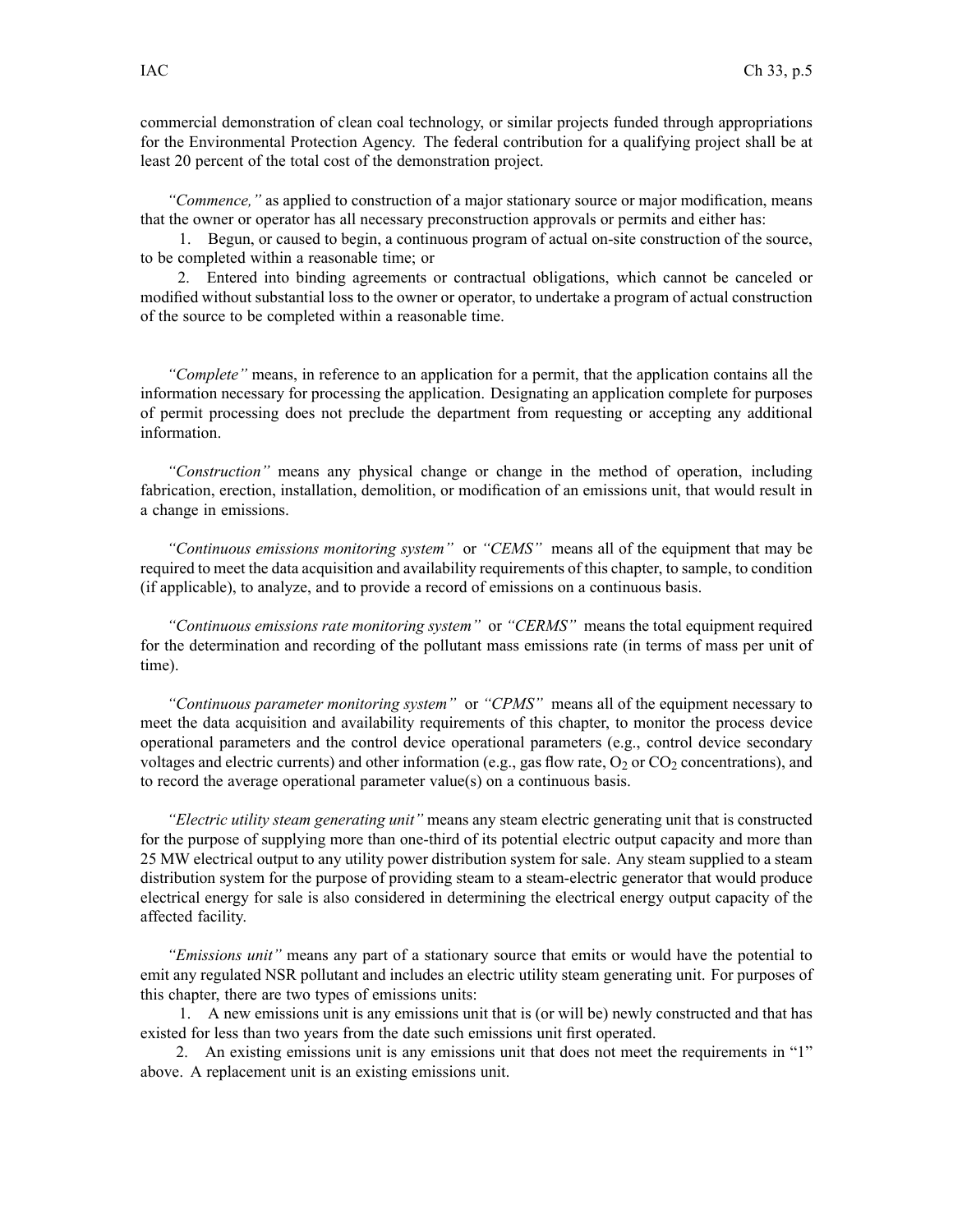*"Enforceable permit condition,"* for the purpose of this chapter, means any of the following limitations and conditions: requirements development pursuan<sup>t</sup> to new source performance standards, prevention of significant deterioration standards, emissions standards for hazardous air pollutants, requirements within the SIP, and any permit requirements established pursuan<sup>t</sup> to this chapter, any permit requirements established pursuan<sup>t</sup> to 40 CFR 52.21 or Part 51, Subpart I, as amended through November 29, 2005, or under conditional, construction or Title V operating permit rules.

*"Federal land manager"* means, with respec<sup>t</sup> to any lands in the United States, the secretary of the department with authority over such lands.

*"Federally enforceable"* means all limitations and conditions which are enforceable by the Administrator and the department, including those federal requirements not ye<sup>t</sup> adopted by the state, developed pursuan<sup>t</sup> to 40 CFR Parts 60, 61 and 63; requirements within 567—subrules 23.1(2) through 23.1(5); requirements within the SIP; any permit requirements established pursuan<sup>t</sup> to 40 CFR 52.21 or under regulations approved pursuan<sup>t</sup> to 40 CFR Part 51, Subpart I, as amended through November 29, 2005, including operating permits issued under an EPA-approved program, that are incorporated into the SIP and expressly require adherence to any permit issued under such program.

*"Fugitive emissions"* means those emissions which could not reasonably pass through <sup>a</sup> stack, chimney, vent, or other functionally equivalent opening.

*"High terrain"* means any area having an elevation 900 feet or more above the base of the stack of a source.

*"Indian governing body"* means the governing body of any tribe, band, or group of Indians subject to the jurisdiction of the United States and recognized by the United States as possessing power of self-government.

*"Indian reservation"* means any federally recognized reservation established by treaty, agreement, executive order, or Act of Congress.

*"Innovative control technology"* means any system of air pollution control that has not been adequately demonstrated in practice, but would have <sup>a</sup> substantial likelihood of achieving greater continuous emissions reduction than any control system in current practice or of achieving at least comparable reductions at lower cost in terms of energy, economics, or non-air quality environmental impacts.

*"Lowest achievable emissions rate"* or *"LAER"* means, for any source, the more stringent rate of emissions based on the following:

1. The moststringent emissionslimitation which is contained in the SIP forsuch class or category of stationary source, unless the owner or operator of the proposed stationary source demonstrates that such limitations are not achievable; or

2. The most stringent emissions limitation which is achieved in practice by such class or category of stationary sources. This limitation, when applied to <sup>a</sup> modification, means the lowest achievable emissions rate for the new or modified emissions units within <sup>a</sup> stationary source. In no event shall the application of the term permit <sup>a</sup> proposed new or modified stationary source to emit any pollutant in excess of the amount allowable under an applicable new source standard of performance.

*"Low terrain"* means any area other than high terrain.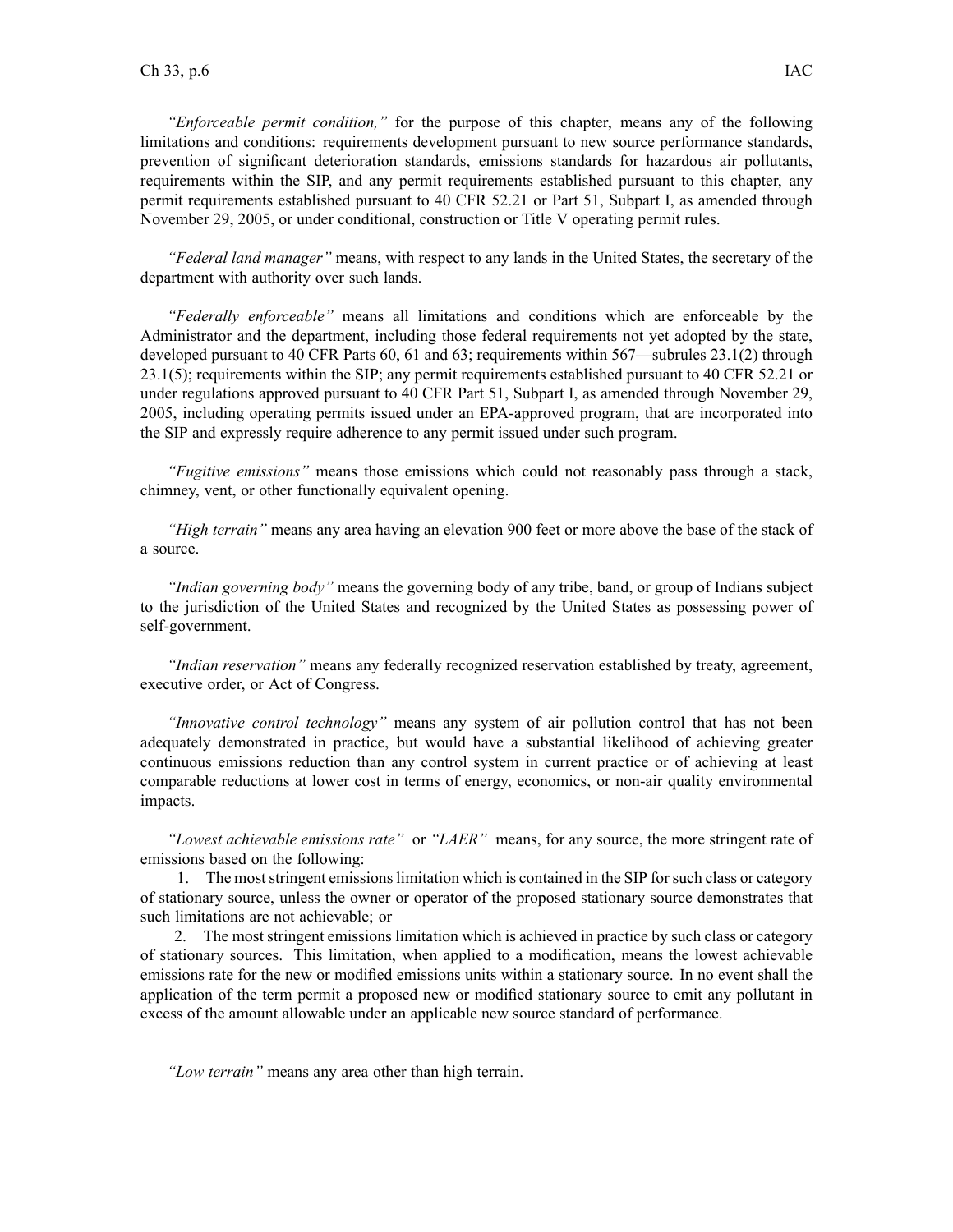*"Major modification"* means any physical change in or change in the method of operation of <sup>a</sup> major stationary source that would result in <sup>a</sup> significant emissions increase of <sup>a</sup> regulated NSR pollutant and <sup>a</sup> significant net emissions increase of that pollutant from the major stationary source.

1. Any significant emissions increase from any emissions units or net emissions increase at <sup>a</sup> major stationary source that is significant for volatile organic compounds or  $NO<sub>x</sub>$  shall be considered significant for ozone.

2. A physical change or change in the method of operation shall not include:

(a) Routine maintenance, repair and replacement

(b) Use of an alternative fuel or raw material by reason of any order under Section 2(a) and (b) of the Energy Supply and Environmental Coordination Act of 1974 or by reason of <sup>a</sup> natural gas curtailment plan pursuan<sup>t</sup> to the Federal Power Act;

(c) Use of an alternative fuel by reason of an order or rule under Section 125 of the Act;

(d) Use of an alternative fuel at <sup>a</sup> steam generating unit to the extent that the fuel is generated from municipal solid waste;

(e) Use of an alternative fuel or raw material by <sup>a</sup> stationary source that the source was capable of accommodating before January 6, 1975, unless such change would be prohibited under any federally enforceable permit condition, or that the source is approved to use under any federally enforceable permit condition;

(f) An increase in the hours of operation or in the production rate, unless such change would be prohibited under any federally enforceable permit condition which was established after January 6, 1975;

(g) Any change in ownership at <sup>a</sup> stationary source;

(h) Reserved.

(i) The installation, operation, cessation, or removal of <sup>a</sup> temporary clean coal technology demonstration project, provided that the project complies with the requirements within the SIP; and other requirements necessary to attain and maintain the national ambient air quality standards during the project and after the project is terminated;

(j) The installation or operation of <sup>a</sup> permanen<sup>t</sup> clean coal technology demonstration project that constitutes repowering, provided that the project does not result in an increase in the potential to emit of any regulated pollutant emitted by the unit. This exemption shall apply on <sup>a</sup> pollutant-by-pollutant basis;

(k) The reactivation of <sup>a</sup> very clean coal-fired electric utility steam generating unit.

3. This definition shall not apply with respec<sup>t</sup> to <sup>a</sup> particular regulated NSR pollutant when the major stationary source is complying with the requirements under rule 567—33.9(455B) for <sup>a</sup> PAL for that pollutant. Instead, the definition under rule 567—33.9(455B) shall apply.

*"Major source baseline date"* is defined under the definition of "baseline date."

# *"Major stationary source"* means:

(1) (a) Any one of the following stationary sources of air pollutants which emits, or has the potential to emit, 100 tons per year or more of any regulated NSR pollutant:

• Fossil fuel-fired steam electric plants of more than 250 million British thermal units per hour heat input;

- $\bullet$ Coal cleaning plants (with thermal dryers);
- ●Kraft pulp mills;
- ●Portland cement plants;
- $\bullet$ Primary zinc smelters;
- $\bullet$ Iron and steel mill plants;
- $\bullet$ Primary aluminum ore reduction plants;
- ●Primary copper smelters;
- $\bullet$ Municipal incinerators capable of charging more than 250 tons of refuse per day;
- ●Hydrofluoric, sulfuric, and nitric acid plants;
- $\bullet$ Petroleum refineries;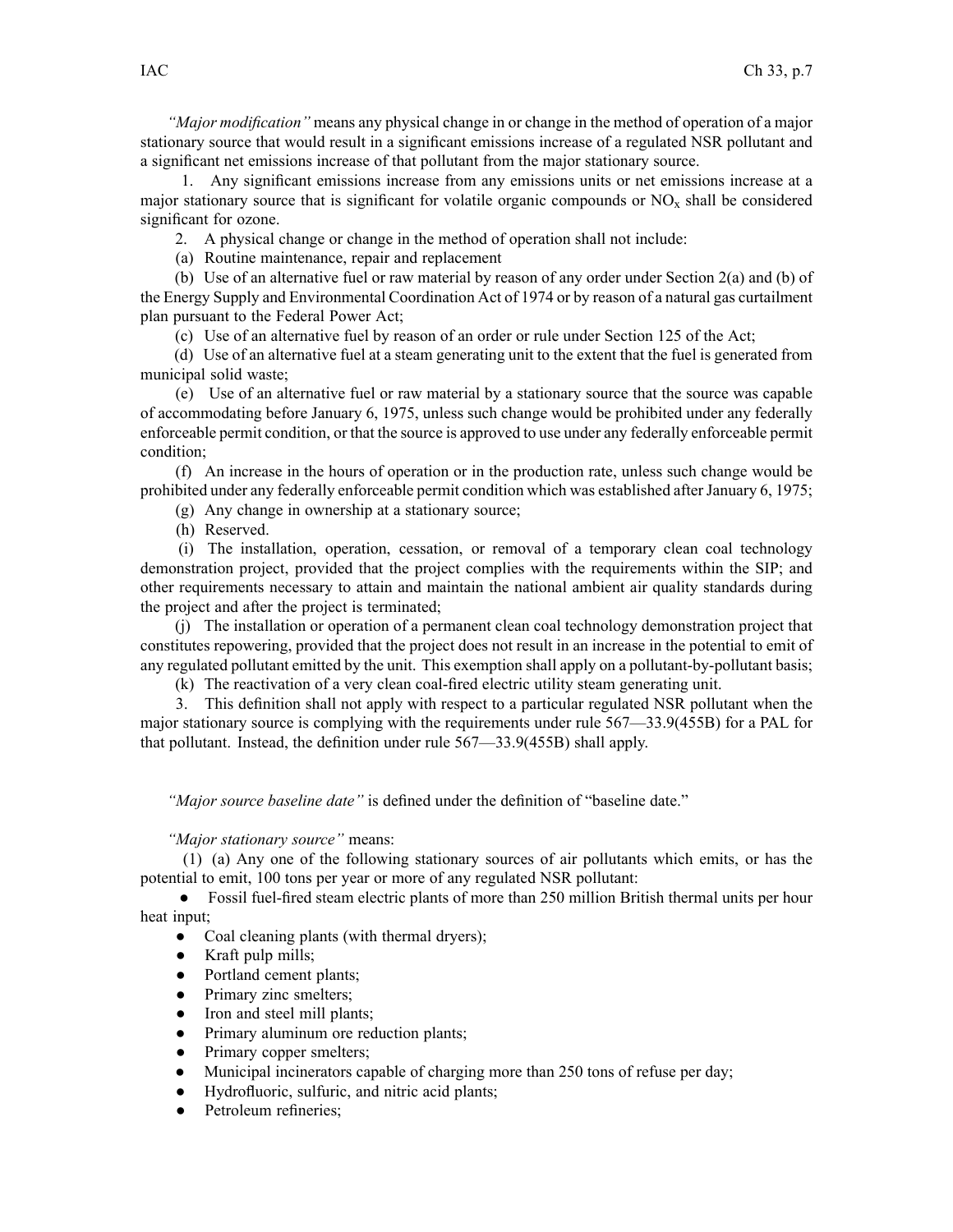- Lime plants;
- $\bullet$ Phosphate rock processing plants;
- ●Coke oven batteries;
- ●Sulfur recovery plants;
- $\bullet$ Carbon black plants (furnace process);
- $\bullet$ Primary lead smelters;
- $\bullet$ Fuel conversion plants;
- $\bullet$ Sintering plants;
- ●Secondary metal production plants;

 $\bullet$  Chemical process plants (which does not include ethanol production facilities that produce ethanol by natural fermentation included in NAICS code 325193 or 312140);

 $\bullet$  Fossil-fuel boilers (or combinations thereof) totaling more than 250 million British thermal units per hour heat input;

- $\bullet$ Petroleum storage and transfer units with a total storage capacity exceeding 300,000 barrels;
- Taconite ore processing plants;
- Glass fiber processing plants; and
- $\bullet$ Charcoal production plants.

(b) Notwithstanding the stationary source size specified in paragraph "1"(a), any stationary source which emits, or has the potential to emit, 250 tons per year or more of <sup>a</sup> regulated NSR pollutant; or

(c) Any physical change that would occur at <sup>a</sup> stationary source not otherwise qualifying under this definition as <sup>a</sup> major stationary source if the change would constitute <sup>a</sup> major stationary source by itself.

(2) A major source that is major for volatile organic compounds or  $NO<sub>x</sub>$  shall be considered major for ozone.

(3) The fugitive emissions of <sup>a</sup> stationary source shall not be included in determining for any of the purposes of this rule whether it is <sup>a</sup> major stationary source, unless the source belongs to one of the categories of stationary sources listed in paragraph "1"(a) of this definition or to any other stationary source category which, as of August 7, 1980, is being regulated under Section 111 or 112 of the Act.

*"Minor source baseline date"* is defined under the definition of "baseline date."

*"Necessary preconstruction approvals or permits"* means those permits or approvals required under federal air quality control laws and regulations and those air quality control laws and regulations which are par<sup>t</sup> of the SIP.

*"Net emissions increase"* means, with respec<sup>t</sup> to any regulated NSR pollutant emitted by <sup>a</sup> major stationary source, the amount by which the following exceeds zero:

• The increase in emissions from a particular physical change or change in the method of operation at <sup>a</sup> stationary source as calculated according to the applicability requirements under subrule 33.3(2); and

● Any other increases and decreases in actual emissions at the major stationary source that are contemporaneous with the particular change and are otherwise creditable. Baseline actual emissions for calculating increases and decreases under this definition of "net emissions increase" shall be determined as provided for under the definition of "baseline actual emissions," excep<sup>t</sup> that paragraphs "1"(c) and "2"(d) of the definition of "baseline actual emissions," which describe provisions for multiple emissions units, shall not apply.

1. An increase or decrease in actual emissions is contemporaneous with the increase from the particular change only if the increase or decrease in actual emissions occurs between the date five years before construction on the particular change commences and the date that the increase from the particular change occurs.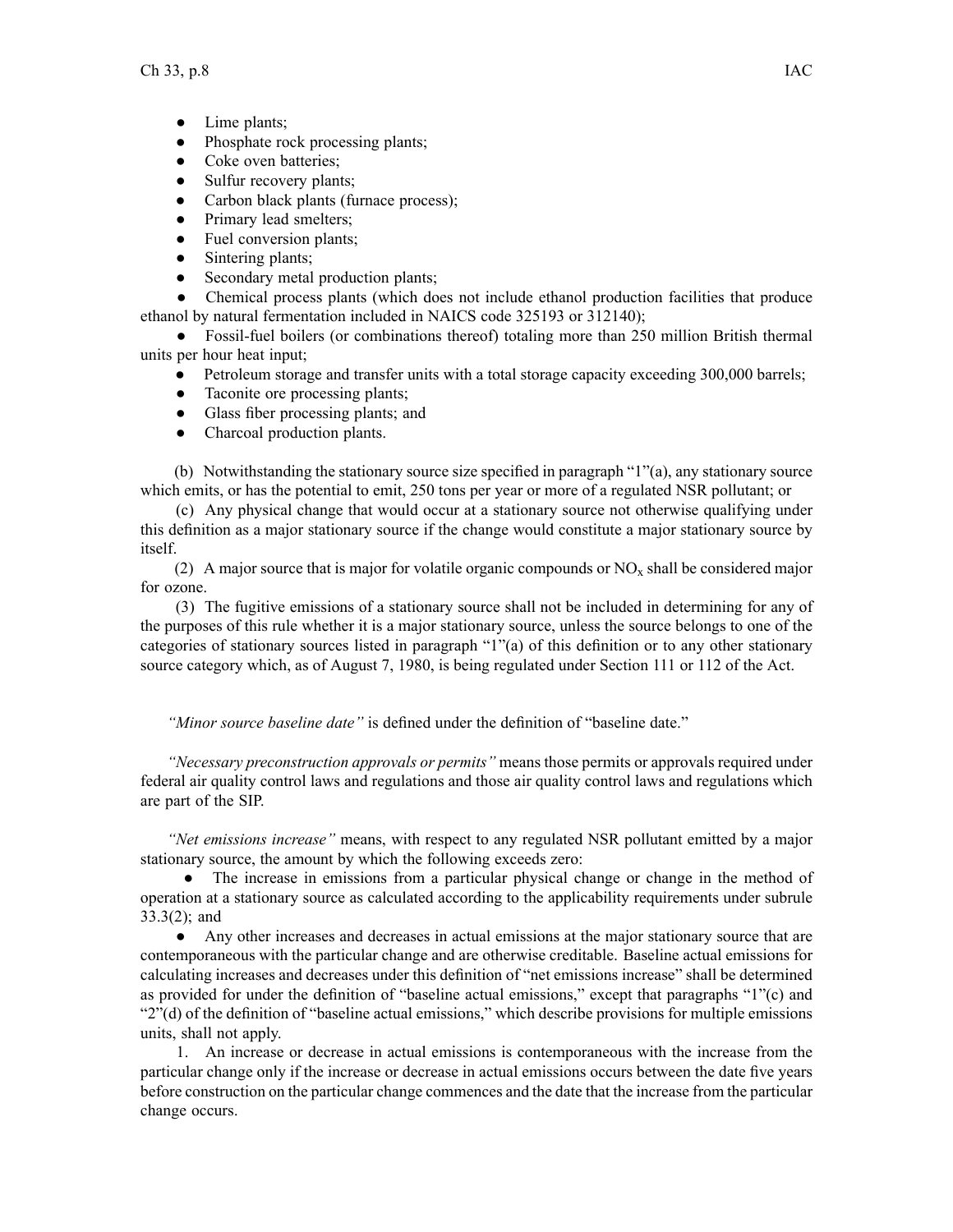2. An increase or decrease in actual emissions is creditable only if:

(a) The increase or decrease in actual emissions occurs within the contemporaneous time period, as noted in paragraph "1" of this definition; and

(b) The department has not relied on the increase or decrease in actual emissionsin issuing <sup>a</sup> permit for the source under this rule, which permit is in effect when the increase in actual emissions from the particular change occurs.

3. An increase or decrease in actual emissions of sulfur dioxide, particulate matter, or nitrogen oxides that occurs before the applicable minor source baseline date is creditable only if the increase or decrease in actual emissions is required to be considered in calculating the amount of maximum allowable increases remaining available.

4. An increase in actual emissions is creditable only to the extent that the new level of actual emissions exceeds the old level.

5. A decrease in actual emissions is creditable only to the extent that:

(a) The old level of actual emissions or the old level of allowable emissions, whichever is lower, exceeds the new level of actual emissions;

(b) The decrease in actual emissions is enforceable as <sup>a</sup> practical matter at and after the time that actual construction on the particular change begins; and

(c) The decrease in actual emissions has approximately the same qualitative significance for public health and welfare as that attributed to the increase from the particular change.

6. An increase that results from <sup>a</sup> physical change at <sup>a</sup> source occurs when the emissions unit on which construction occurred becomes operational and begins to emit <sup>a</sup> particular pollutant. Any replacement unit that requires shakedown becomes operational only after a reasonable shakedown period, not to exceed 180 days.

7. The definition of "actual emissions," paragraph "2," shall not apply for determining creditable increases and decreases.

*"Nonattainment area"* means an area so designated by the Administrator, acting pursuan<sup>t</sup> to Section 107 of the Act.

*"Permitting authority"* means the Iowa department of natural resources or the director thereof.

*"Pollution prevention"* means any activity that, through process changes, product reformulation or redesign, or substitution of less polluting raw materials, eliminates or reduces the release of air pollutants (including fugitive emissions) and other pollutants to the environment prior to recycling, treatment, or disposal. "Pollution prevention" does not mean recycling (other than certain "in-process recycling" practices), energy recovery, treatment, or disposal.

*"Potential to emit"* means the maximum capacity of <sup>a</sup> stationary source to emit <sup>a</sup> pollutant under its physical and operational design. Any physical or operational limitation on the capacity of the source to emit <sup>a</sup> pollutant, including air pollution control equipment and restrictions on hours of operation or on the type or amount of material combusted, stored, or processed, shall be treated as par<sup>t</sup> of its design if the limitation or the effect it would have on emissions is federally enforceable. Secondary emissions do not count in determining the potential to emit of <sup>a</sup> stationary source.

*"Predictive emissions monitoring system"* or *"PEMS"* means all of the equipment necessary to monitor the process device operational parameters and the control device operational parameters (e.g., control device secondary voltages and electric currents) and other information (e.g., gas flow rate,  $O_2$  or  $CO<sub>2</sub>$  concentrations), and calculate and record the mass emissions rate (e.g., lb/hr) on a continuous basis.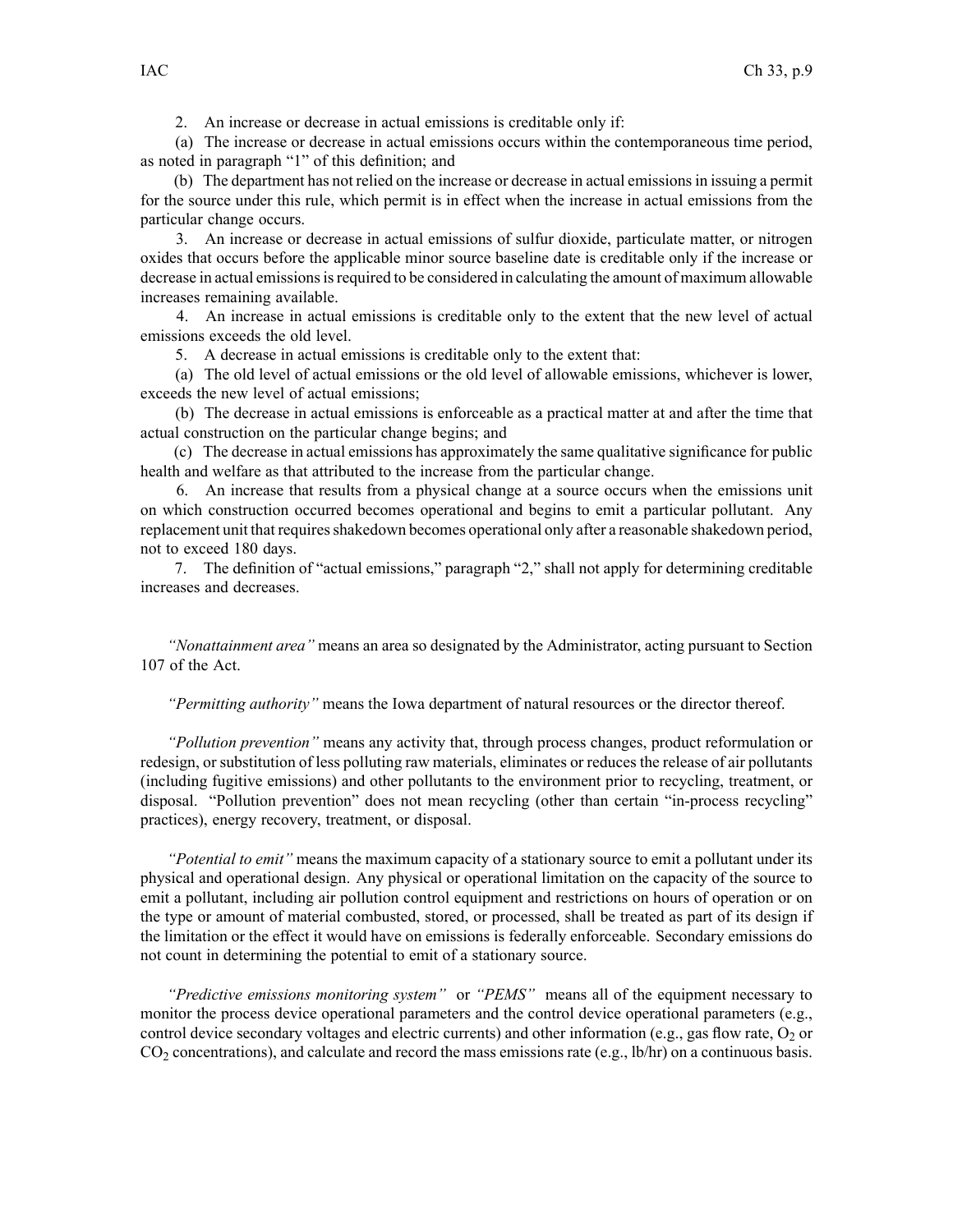*"Prevention of significant deterioration (PSD) program"* means <sup>a</sup> major source preconstruction permit program that has been approved by the Administrator and incorporated into the SIP or means the program in 40 CFR 52.21. Any permit issued under such <sup>a</sup> program is <sup>a</sup> major NSR permit.

*"Project"* means <sup>a</sup> physical change in, or change in method of operation of, an existing major stationary source.

*"Projected actual emissions,"* for the purposes of this chapter, means the maximum annual rate, in tons per year, at which an existing emissions unit is projected to emit <sup>a</sup> regulated NSR pollutant in any one of the five years (12-month period) beginning on the first day of the month following the date when the unit resumes regular operation after the project, or in any one of the ten years following that date, if the project involves increasing the emissions unit's design capacity or its potential to emit that regulated NSR pollutant, and full utilization of the unit would result in <sup>a</sup> significant emissions increase, or <sup>a</sup> significant net emissions increase at the major stationary source. For purposes of this definition, "regular" shall be determined by the department on a case-by-case basis.

In determining the projected actual emissions before beginning actual construction, the owner or operator of the major stationary source:

1. Shall consider all relevant information including, but not limited to, historical operational data, the company's own representations, the company's expected business activity and the company's highest projections of business activity, the company's filings with the state or federal regulatory authorities, and compliance plans under the approved plan; and

2. Shall include fugitive emissions to the extent quantifiable and emissions associated with startups, shutdowns, and malfunctions; and

3. Shall exclude, in calculating any increase in emissions that results from the particular project, that portion of the unit's emissions following the project that an existing unit could have accommodated during the consecutive 24-month period used to establish the baseline actual emissions and that are also unrelated to the particular project, including any increased utilization due to product demand growth; or

4. In lieu of using the method set out in paragraphs "1" through "3," may elect to use the emissions unit's potential to emit, in tons per year.

*"Reactivation of <sup>a</sup> very clean coal-fired electric utility steam generating unit"* means any physical change or change in the method of operation associated with the commencement of commercial operations by <sup>a</sup> coal-fired utility unit after <sup>a</sup> period of discontinued operation in which the unit:

1. Has not been in operation for the two-year period prior to the enactment of the Act, and the emissions from such unit continue to be carried in the permitting authority's emissions inventory at the time of the enactment;

2. Was equipped prior to shutdown with <sup>a</sup> continuous system of emissions control that achieves <sup>a</sup> removal efficiency for sulfur dioxide of no less than 85 percen<sup>t</sup> and <sup>a</sup> removal efficiency for particulates of no less than 98 percent;

3. Is equipped with low-NO  $_X$  burners prior to the time of commencement of operations following reactivation; and

4. Is otherwise in compliance with the requirements of the Act.

#### *"Regulated NSR pollutant"* means the following:

1. Any pollutant for which <sup>a</sup> national ambient air quality standard has been promulgated and any constituents or precursors for such pollutants identified by the Administrator (e.g., volatile organic compounds and NO  $<sub>x</sub>$  are precursors for ozone);</sub>

2. Any pollutant that is subject to any standard promulgated under Section 111 of the Act;

3. Any Class I or Class II substance subject to <sup>a</sup> standard promulgated under or established by Title VI of the Act; or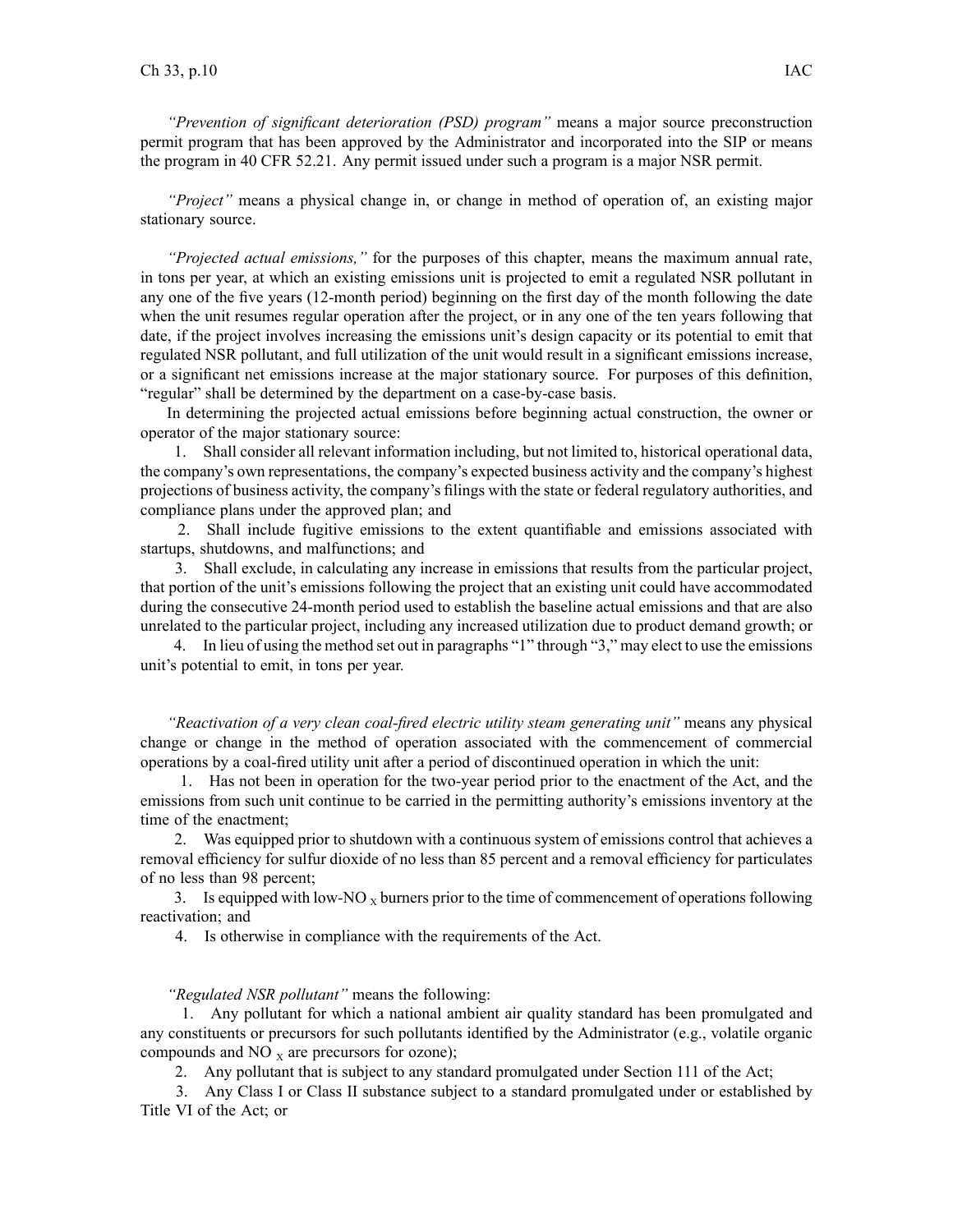4. Any pollutant that otherwise is subject to regulation under the Act; excep<sup>t</sup> that any or all hazardous air pollutants either listed in Section 112 of the Act or added to the list pursuan<sup>t</sup> to Section 112(b)(2) of the Act, which have not been delisted pursuan<sup>t</sup> to Section 112(b)(3) of the Act, are not regulated NSR pollutants unless the listed hazardous air pollutant is also regulated as <sup>a</sup> constituent or precursor of <sup>a</sup> general pollutant listed under Section 108 of the Act.

*"Replacement unit"* means an emissions unit for which all the criteria listed in paragraphs "1" through "4" of this definition are met. No creditable emissions reductions shall be generated from shutting down the existing emissions unit that is replaced.

1. The emissions unit is <sup>a</sup> reconstructed unit within the meaning of 40 CFR 60.15(b)(1) as amended through December 16, 1975, or the emissions unit completely takes the place of an existing emissions unit.

2. The emissions unit is identical to or functionally equivalent to the replaced emissions unit.

3. The replacement does not change the basic design parameter(s) of the process unit.

4. The replaced emissions unit is permanently removed from the major stationary source, otherwise permanently disabled, or permanently barred from operation by <sup>a</sup> permit that is enforceable as <sup>a</sup> practical matter. If the replaced emissions unit is brought back into operation, it shall constitute <sup>a</sup> new emissions unit.

### *"Repowering"* means:

1. Replacement of an existing coal-fired boiler with one of the following clean coal technologies: atmospheric or pressurized fluidized bed combustion; integrated gasification combined cycle; magnetohydrodynamics; direct and indirect coal-fired turbines; integrated gasification fuel cells; or, as determined by the Administrator in consultation with the Secretary of Energy, <sup>a</sup> derivative of one or more of these technologies; and any other technology capable of controlling multiple combustion emissions simultaneously with improved boiler or generation efficiency and with significantly greater waste reduction relative to the performance of technology in widespread commercial use as of November 15, 1990.

2. Repowering shall also include any oil or gas-fired unit which has been awarded clean coal technology demonstration funding as of January 1, 1991, by the Department of Energy.

3. The department shall give expedited consideration to permit applications for any source that satisfies the requirements of this definition and is granted an extension under Section 409 of the Act.

*"Reviewing authority"* means the department, or the Administrator in the case of EPA-implemented permit programs under 40 CFR 52.21.

*"Secondary emissions"* means emissions which occur as <sup>a</sup> result of the construction or operation of <sup>a</sup> major stationary source or major modification, but do not come from the major stationary source or major modification itself. For the purposes of this chapter, "secondary emissions" must be specific, well-defined, and quantifiable, and must impact the same general areas as the stationary source modification which causes the secondary emissions. "Secondary emissions" includes emissions from any offsite suppor<sup>t</sup> facility which would not be constructed or increase its emissions excep<sup>t</sup> as <sup>a</sup> result of the construction or operation of the major stationary source or major modification. "Secondary emissions" does not include any emissions which come directly from <sup>a</sup> mobile source, such as emissions from the tailpipe of <sup>a</sup> motor vehicle, from <sup>a</sup> train, or from <sup>a</sup> vessel.

### *"Significant"* means:

1. In reference to <sup>a</sup> net emissions increase or the potential of <sup>a</sup> source to emit any of the following pollutants, <sup>a</sup> rate of emissions that would equal or exceed any of the following rates: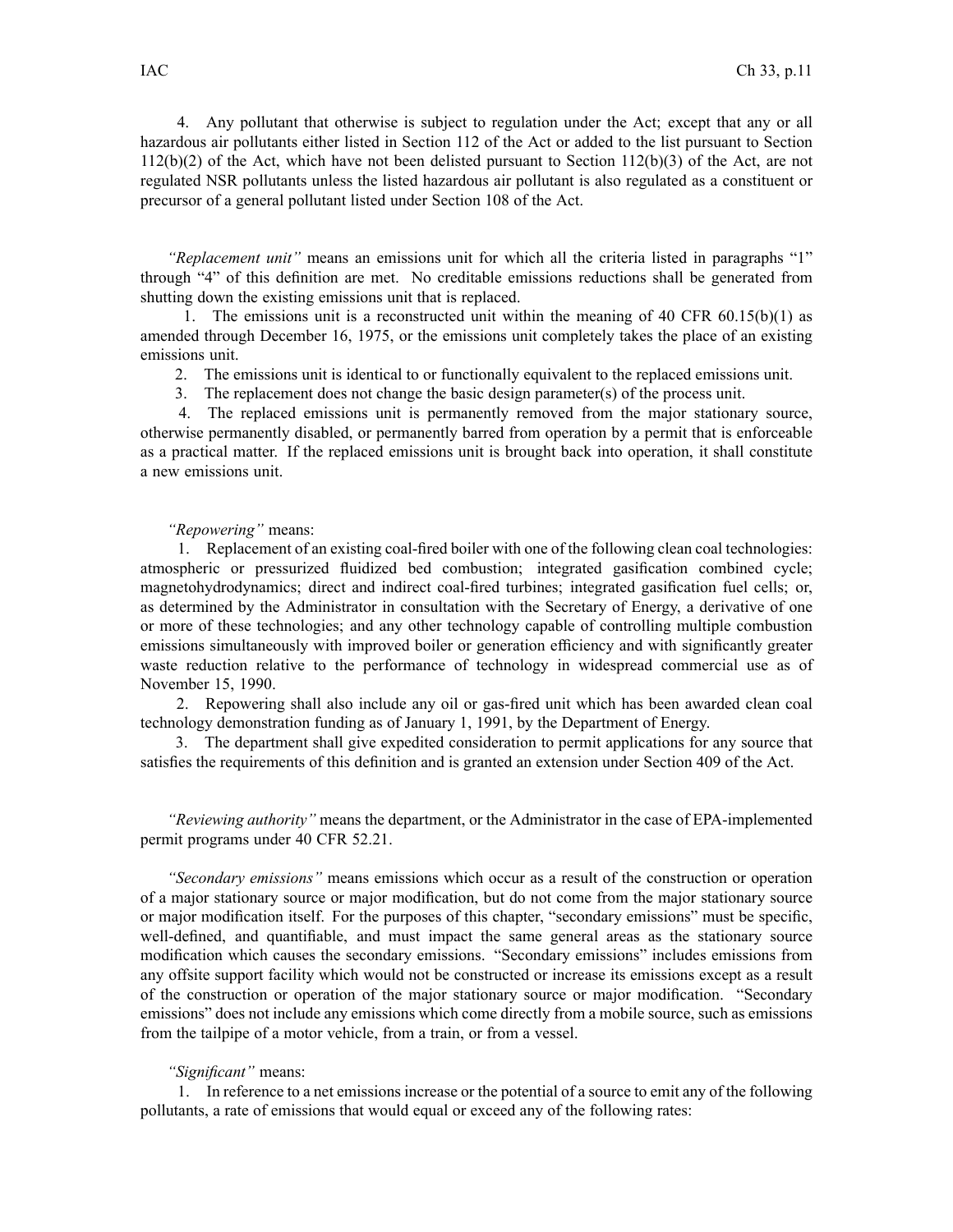# Pollutant and Emissions Rate

- ●Carbon monoxide: 100 tons per year (tpy)
- ●Nitrogen oxides: 40 tpy
- ●Sulfur dioxide: 40 tpy
- $\bullet$ Particulate matter: 25 tpy of particulate matter emissions or 15 tpy of  $PM_{10}$  emissions
- $\bullet$ Ozone: 40 tpy of volatile organic compounds or  $NO_x$
- $\bullet$ Lead: 0.6 tpy
- $\bullet$ Fluorides: 3 tpy
- $\bullet$ Sulfuric acid mist: 7 tpy
- $\bullet$ Hydrogen sulfide  $(H<sub>2</sub> S)$ : 10 tpy
- ●Total reduced sulfur (including  $H_2$  S): 10 tpy
- ●Reduced sulfur compounds (including  $H_2$  S): 10 tpy

 $\bullet$  Municipal waste combustor organics (measured as total tetra- through octa-chlorinated dibenzo-p-dioxins and dibenzofurans):  $3.2 \times 10^{-6}$  megagrams per year  $(3.5 \times 10^{-6}$  tons per year)

● Municipal waste combustor metals (measured as particulate matter): 14 megagrams per year (15 tons per year)

• Municipal waste combustor acid gases (measured as sulfur dioxide and hydrogen chloride) 36 megagrams per year (40 tons per year)

• Municipal solid waste landfill emissions (measured as nonmethane organic compounds): 45 megagrams per year (50 tons per year)

2. "Significant" means, for purposes of this rule and in reference to <sup>a</sup> net emissions increase or the potential of <sup>a</sup> source to emit <sup>a</sup> regulated NSR pollutant not listed in paragraph "1," any emissions rate.

3. Notwithstanding paragraph "1," "significant," for purposes of this rule, means any emissions rate or any net emissions increase associated with <sup>a</sup> major stationary source or major modification, which would construct within ten kilometers of <sup>a</sup> Class I area, and have an impact on such area equal to or greater than 1 ug/m<sup>3</sup> (24-hour average).

*"Significant emissions increase"* means, for <sup>a</sup> regulated NSR pollutant, an increase in emissions that is significant for that pollutant.

*"State implementation plan"* or *"SIP"* meansthe plan adopted by the state of Iowa and approved by the Administrator which provides for implementation, maintenance, and enforcement of such primary and secondary ambient air quality standards as they are adopted by the Administrator, pursuan<sup>t</sup> to the Act.

*"Stationary source"* means any building, structure, facility, or installation which emits or may emit <sup>a</sup> regulated NSR pollutant.

*"Temporary clean coal technology demonstration project"* means <sup>a</sup> clean coal technology demonstration project that is operated for <sup>a</sup> period of five years or less and that complies with the SIP and other requirements necessary to attain and maintain the national ambient air quality standards during the project and after the project is terminated.

*"Title V permit"* means an operating permit under Title V of the Act.

*"Volatile organic compounds"* or *"VOC"* means any compound included in the definition of "volatile organic compounds" found at 40 CFR 51.100(s) as amended through January 21, 2009.

**33.3(2)** *Applicability.* The requirements of this rule (PSD program requirements) apply to the construction of any new "major stationary source" as defined in subrule 33.3(1) or any project at an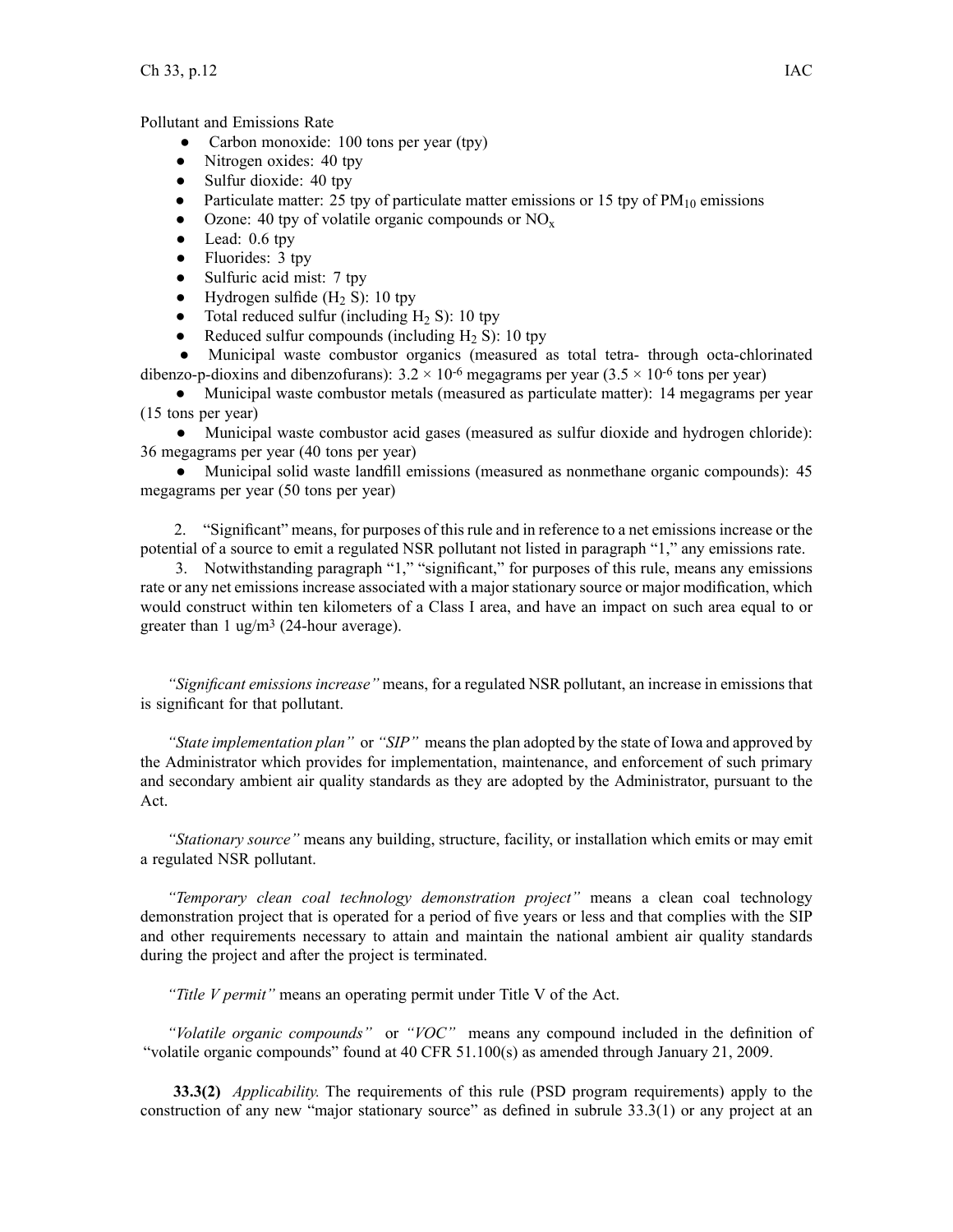existing major stationary source in an area designated as attainment or unclassifiable under Section  $107(d)(1)(A)(ii)$  or (iii) of the Act. In addition to the provisions set forth in rules 567—33.3(455B) through 567—33.9(455B), the provisions of 40 CFR Part 51, Appendix W (Guideline on Air Quality Models) as amended through November 9, 2005, are adopted by reference.

*a.* The requirements of subrules 33.3(10) through 33.3(18) apply to the construction of any new major stationary source or the major modification of any existing major stationary source, excep<sup>t</sup> as this rule (PSD program requirements) otherwise provides.

*b.* No new major stationary source or major modification to which the requirements of subrule 33.3(10) through paragraph 33.3(18)*"e"* apply shall begin actual construction without <sup>a</sup> permit thatstates that the major stationary source or major modification will meet those requirements.

*c.* Except as otherwise provided in paragraphs 33.3(2)*"i"* and *"j,"* and consistent with the definition of "major modification" contained in subrule 33.3(1), <sup>a</sup> project is <sup>a</sup> major modification for <sup>a</sup> "regulated NSR pollutant" if it causes two types of emissions increases: <sup>a</sup> "significant emissions increase"; and <sup>a</sup> "net emissions increase" which is "significant." The project is not <sup>a</sup> major modification if it does not cause <sup>a</sup> significant emissions increase. If the project causes <sup>a</sup> significant emissions increase, then the project is <sup>a</sup> major modification only if it also results in <sup>a</sup> significant net emissions increase.

*d.* The procedure for calculating (before beginning actual construction) whether <sup>a</sup> significant emissions increase (i.e., the first step of the process) will occur depends upon the type of emissions units being modified, according to paragraphs *"e"* through *"h"* of this subrule. The procedure for calculating (before beginning actual construction) whether <sup>a</sup> significant net emissionsincrease will occur at the major stationary source (i.e., the second step of the process) is contained in the definition of "net emissions increase." Regardless of any such preconstruction projections, <sup>a</sup> major modification results if the project causes <sup>a</sup> significant emissions increase and <sup>a</sup> significant net emissions increase.

*e.* Actual-to-projected-actual applicability test for projects that only involve existing emissions units. A significant emissions increase of <sup>a</sup> regulated NSR pollutant is projected to occur if the sum of the difference between the "projected actual emissions" and the "baseline actual emissions" for each existing emissions unit equals or exceeds the significant amount for that pollutant.

*f.* Actual-to-potential test for projects that involve only construction of <sup>a</sup> new emissions unit(s). A significant emissions increase of <sup>a</sup> regulated NSR pollutant is projected to occur if the sum of the difference between the "potential to emit" from each new emissions unit following completion of the project and the "baseline actual emissions" for <sup>a</sup> new emissions unit before the project equals or exceeds the significant amount for that pollutant.

*g.* Reserved.

*h.* Hybrid test for projects that involve multiple types of emissions units. A significant emissions increase of <sup>a</sup> regulated NSR pollutant is projected to occur if the sum of the emissions increases for each emissions unit, using the method specified in paragraphs *"e"* through *"g"* of this subrule, as applicable with respec<sup>t</sup> to each emissions unit, for each type of emissions unit equals or exceeds the significant amount for that pollutant.

*i.* For any major stationary source with a PAL for a regulated NSR pollutant, the major stationary source shall comply with requirements under rule 567—33.9(455B).

*j.* Reserved.

**33.3(3)** *Ambient air increments.* The provisions for ambient air increments as specified in 40 CFR 52.21(c) as amended through November 29, 2005, are adopted by reference.

**33.3(4)** *Ambient air ceilings.* The provisions for ambient air ceilings as specified in 40 CFR 52.21(d) as amended through November 29, 2005, are adopted by reference.

**33.3(5)** *Restrictions on area classifications.* The provisions for restrictions on area classifications as specified in 40 CFR 52.21(e) as amended through November 29, 2005, are adopted by reference.

**33.3(6)** *Exclusions from increment consumption.* The provisions by which the SIP may provide for exclusions from increment consumption as specified in 40 CFR 51.166(f) as amended through November 29, 2005, are adopted by reference. The following phrases contained in 40 CFR 51.166(f) are not adopted by reference: "the plan may provide that," "the plan provides that," and "it shall also provide that." Additionally, the term "the plan" shall mean "SIP."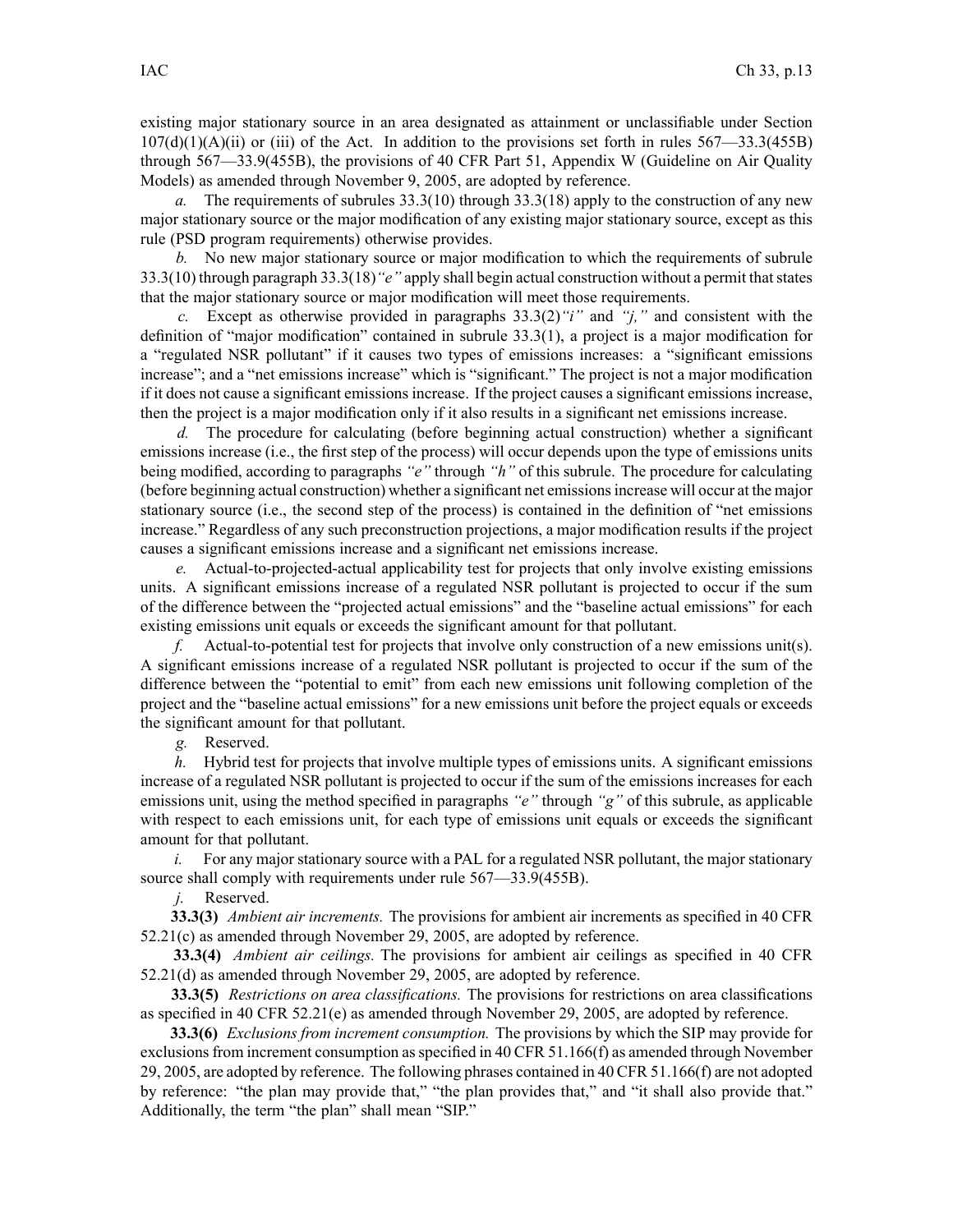**33.3(7)** *Redesignation.* The provisions for redesignation as specified in 40 CFR 52.21(g) as amended through November 29, 2005, are adopted by reference.

**33.3(8)** *Stack heights.* The provisions for stack heights as specified in 40 CFR 52.21(h) as amended through November 29, 2005, are adopted by reference.

**33.3(9)** *Exemptions.* The provisions for allowing exemptions from certain requirements for PSD-subject sources as specified in 40 CFR 52.21(i) as amended through May 1, 2007, are adopted by reference.

**33.3(10)** *Control technology review.* The provisions for control technology review as specified in 40 CFR 52.21(j) as amended through November 29, 2005, are adopted by reference.

**33.3(11)** *Source impact analysis.* The provisions for <sup>a</sup> source impact analysis as specified in 40 CFR 52.21(k) as amended through November 29, 2005, are adopted by reference.

**33.3(12)** *Air quality models.* The provisions for air quality models as specified in 40 CFR 52.21(l) as amended through November 29, 2005, are adopted by reference.

**33.3(13)** *Air quality analysis.* The provisions for an air quality analysis as specified in 40 CFR 52.21(m) as amended through November 29, 2005, are adopted by reference.

**33.3(14)** *Source information.* The provisions for providing source information as specified in 40 CFR 52.21(n) as amended through November 29, 2005, are adopted by reference.

**33.3(15)** *Additional impact analyses.* The provisions for an additional impact analysis as specified in 40 CFR 52.21(o) as amended through November 29, 2005, are adopted by reference.

**33.3(16)** *Sources impacting federal Class I areas—additional requirements.* The provisions for sources impacting federal Class I areas as specified in 40 CFR 51.166(p) as amended through November 29, 2005, are adopted by reference. The following phrases contained in 40 CFR 51.166(p) are not adopted by reference: "the plan may provide that," "the plan shall provide that," "the plan shall provide" and "mechanism whereby."

**33.3(17)** *Public participation.*

*a.* The department shall notify all applicants within 30 days as to the completeness of the application or any deficiency in the application or information submitted. In the event of such <sup>a</sup> deficiency, the date of receipt of the application shall be the date on which the department received all required information.

*b.* Within one year after receipt of <sup>a</sup> complete application, the department shall:

(1) Make <sup>a</sup> preliminary determination whether construction should be approved, approved with conditions, or disapproved.

(2) Make available in at least one location in each region in which the proposed source would be constructed <sup>a</sup> copy of all materials the applicant submitted, <sup>a</sup> copy of the preliminary determination, and <sup>a</sup> copy or summary of other materials, if any, considered in making the preliminary determination.

(3) Notify the public, by advertisement in <sup>a</sup> newspaper of general circulation in each region in which the proposed source would be constructed, of the application, of the preliminary determination, of the degree of increment consumption that is expected from the source or modification, and of the opportunity for comment at <sup>a</sup> public hearing as well as written public comment. At least 30 days shall be provided for public comment and for notification of any public hearing.

(4) Send <sup>a</sup> copy of the notice of public comment to the applicant, to the Administrator and to officials and agencies having cognizance over the location where the proposed construction would occur as follows: any other state or local air pollution control agencies; the chief executives of the city and county where the source would be located; any comprehensive regional land use planning agency; and any state, federal land manager, or Indian governing body whose lands may be affected by emissions from the source or modification.

(5) Provide opportunity for <sup>a</sup> public hearing for interested persons to appear and submit written or oral comments on the air quality impact of the source, alternativesto the proposed source or modification, the control technology required, and other appropriate considerations. At least 30 days' notice shall be provided for any public hearing.

(6) Consider all written comments submitted within <sup>a</sup> time specified in the notice of public comment and all comments received at any public hearing(s) in making <sup>a</sup> final decision on the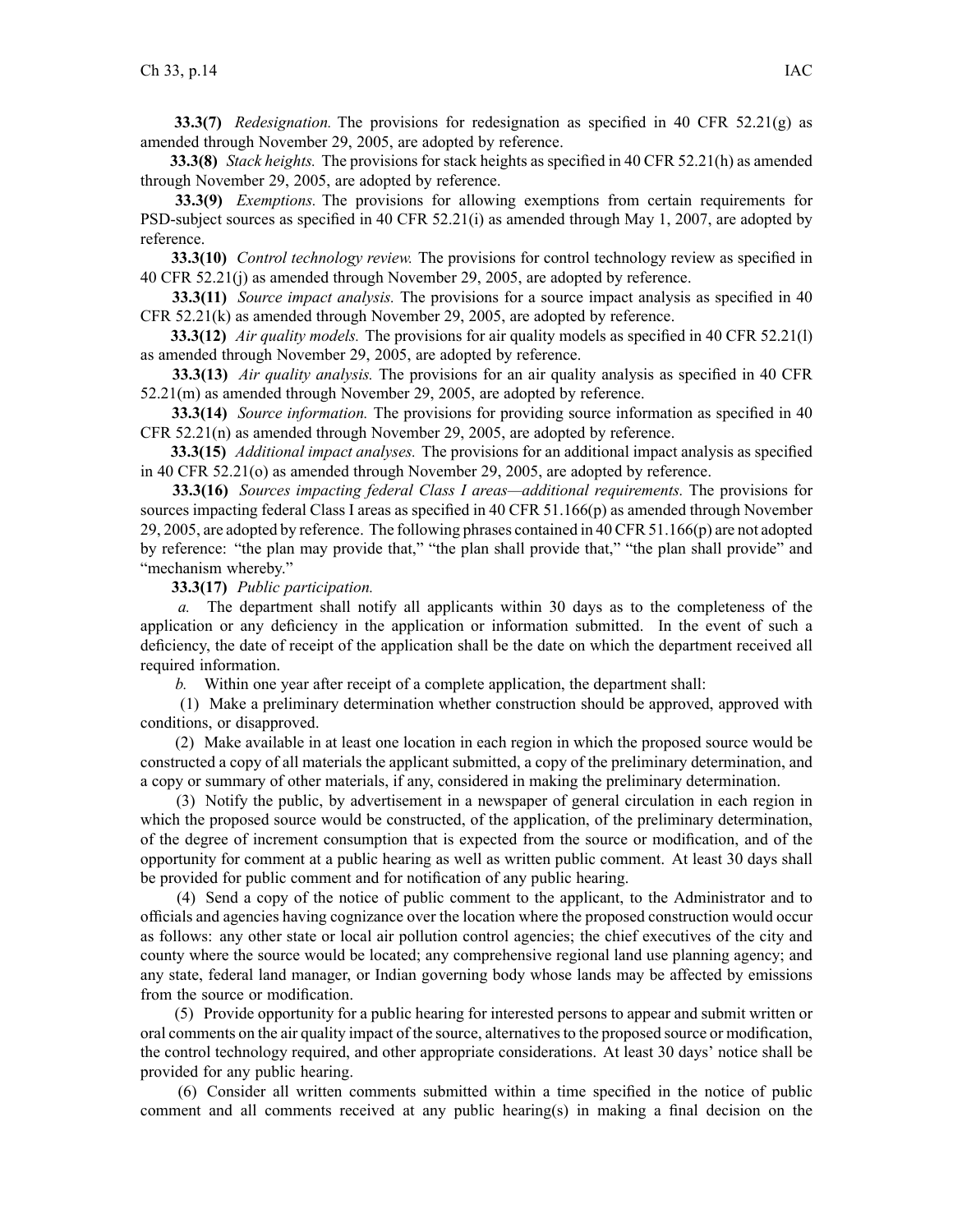approvability of the application. The department shall make all comments available for public inspection at the same locations where the department made available preconstruction information relating to the proposed source or modification.

(7) Make <sup>a</sup> final determination whether construction should be approved, approved with conditions, or disapproved.

(8) Notify the applicant in writing of the final determination and make such notification available for public inspection at the same locations where the department made available preconstruction information and public comments relating to the proposed source or modification.

*c.* Reopening of the public comment period.

(1) If comments submitted during the public comment period raise substantial new issues concerning the permit, the department may, at its discretion, take one or more of the following actions:

1. Prepare <sup>a</sup> new draft permit, appropriately modified;

2. Prepare <sup>a</sup> revised fact sheet;

3. Prepare <sup>a</sup> revised fact sheet and reopen the public comment period; or

4. Reopen or extend the public comment period to provide interested persons an opportunity to comment on the comments submitted.

(2) The public notice provided by the department pursuan<sup>t</sup> to this rule shall define the scope of the reopening. Department review of any comments filed during <sup>a</sup> reopened comment period shall be limited to comments pertaining to the substantial new issues causing the reopening.

### **33.3(18)** *Source obligation.*

*a.* Approval to construct shall not relieve any owner or operator of the responsibility to comply fully with applicable provisions of the plan and any other requirements under local, state or federal law.

*b.* At such time that <sup>a</sup> particular source or modification becomes <sup>a</sup> major stationary source or major modification solely by virtue of <sup>a</sup> relaxation in any enforceable limitation which was established after August 7, 1980, on the capacity of the source or modification otherwise to emit <sup>a</sup> pollutant, such as <sup>a</sup> restriction on hours of operation, the requirements of subrules 33.3(10) through 33.3(19) shall apply to the source or modification as though construction had not ye<sup>t</sup> commenced on the source or modification.

*c.* Any owner or operator who constructs or operates <sup>a</sup> source or modification not in accordance with the application pursuant to the provisions in rule 567—33.3(455B) or with the terms of any approval to construct, or any owner or operator of <sup>a</sup> source or modification subject to the provisions in rule 567—33.3(455B) who commences construction after April 15, 1987 (the effective date of Iowa's PSD program), without applying for and receiving department approval, shall be subject to appropriate enforcement action.

*d.* Approval to construct shall become invalid if construction is not commenced within 18 months after receipt of such approval, if construction is discontinued for <sup>a</sup> period of 18 months or more, or if construction is not completed within <sup>a</sup> reasonable time. The department may extend the 18-month period upon <sup>a</sup> satisfactory showing that an extension is justified. These provisions do not apply to the time between construction of the approved phases of <sup>a</sup> phased construction project; each phase must commence construction within 18 months of the projected and approved commencement date.

*e.* Reserved.

*f.* The following specific provisions shall apply to projects at existing emissions units at <sup>a</sup> major stationary source, other than projects at <sup>a</sup> source with <sup>a</sup> PAL, in circumstances in which <sup>a</sup> project is not par<sup>t</sup> of <sup>a</sup> major modification, and the owner or operator elects to use the method for calculating projected actual emissions as specified in subrule 33.3(1), paragraphs "1" through "3" of the definition of "projected actual emissions."

(1) Before beginning actual construction of the project, the owner or operator shall document and maintain <sup>a</sup> record of the following information:

1. A description of the project;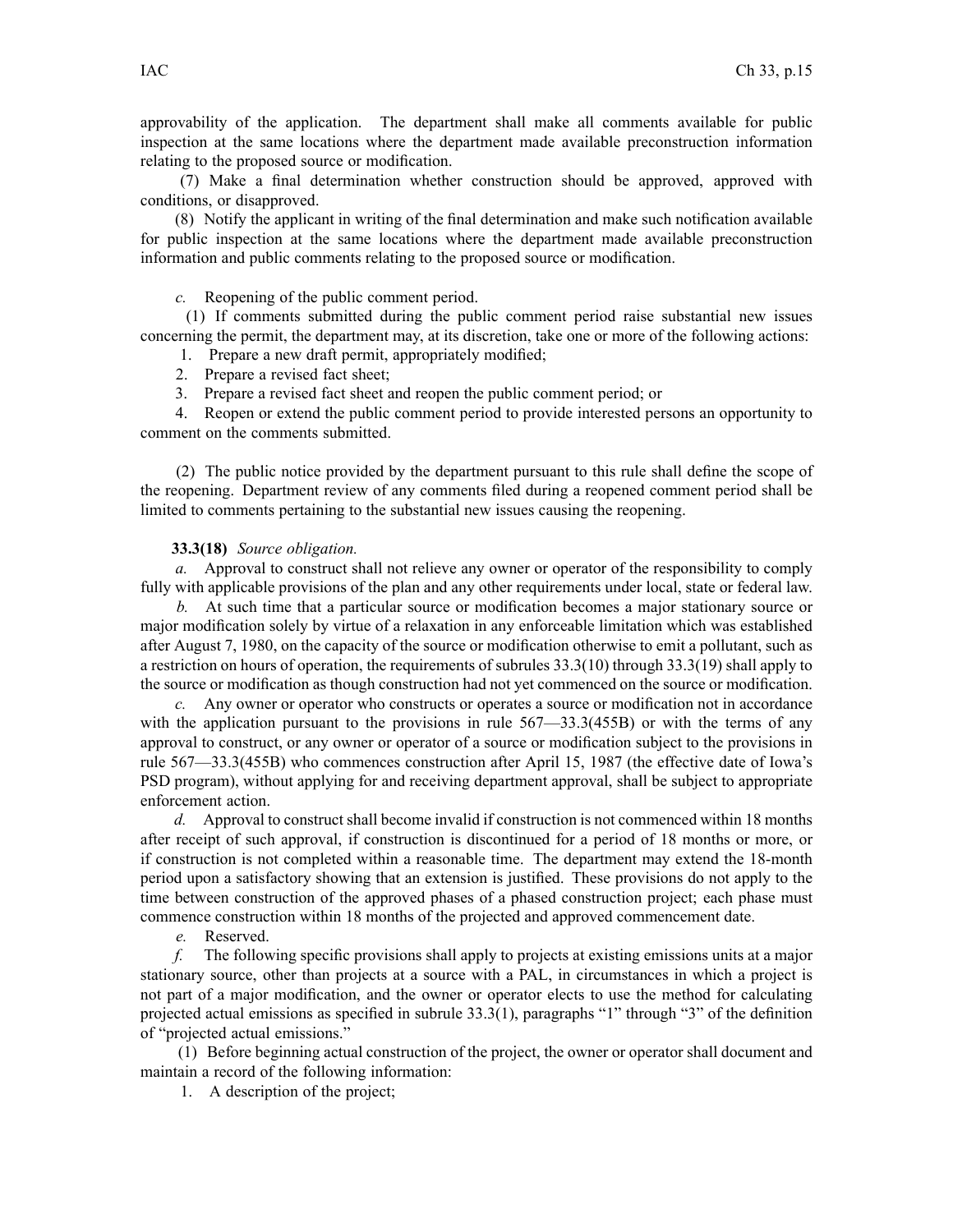2. Identification of the emissions unit(s) whose emissions of <sup>a</sup> regulated NSR pollutant could be affected by the project; and

3. A description of the applicability test used to determine that the project is not <sup>a</sup> major modification for any regulated NSR pollutant, including the baseline actual emissions, the projected actual emissions, the amount of emissions excluded under paragraph "3" of the definition of "projected actual emissions" in subrule 33.3(1), an explanation describing why such amount was excluded, and any netting calculations, if applicable.

(2) No less than 30 days before beginning actual construction, the owner or operator shall meet with the department to discuss the owner's or operator's determination of projected actual emissions for the project and shall provide to the department <sup>a</sup> copy of the information specified in paragraph *"f."* The owner or operator is not required to obtain <sup>a</sup> determination from the department regarding the project's projected actual emissions prior to beginning actual construction.

(3) If the emissions unit is an existing electric utility steam generating unit, before beginning actual construction, the owner or operator shall provide <sup>a</sup> copy of the information set out in subparagraph (1) to the department. The requirements in subparagraphs  $(1)$ ,  $(2)$  and  $(3)$  shall not be construed to require the owner or operator of such <sup>a</sup> unit to obtain any determination from the department before beginning actual construction.

(4) The owner or operator shall:

1. Monitor the emissions of any regulated NSR pollutant that could increase as <sup>a</sup> result of the project and that is emitted by any emissions unit identified in subparagraph (1);

2. Calculate the annual emissions, in tons per year on <sup>a</sup> calendar-year basis, for <sup>a</sup> period of five years following resumption of regular operations and maintain <sup>a</sup> record of regular operations after the change, or for <sup>a</sup> period of ten years following resumption of regular operations after the change if the project increasesthe design capacity or potential to emit of that regulated NSR pollutant atsuch emissions unit (for purposes of this requirement, "regular" shall be determined by the department on <sup>a</sup> case-by-case basis); and

3. Maintain <sup>a</sup> written record containing the information required in this subparagraph.

(5) The written record containing the information required in subparagraph (4) shall be retained by the owner or operator for <sup>a</sup> period of ten years after the project is completed.

(6) If the unit is an existing electric utility steam generating unit, the owner or operator shall submit <sup>a</sup> repor<sup>t</sup> to the department within 60 days after the end of each year during which records must be generated under subparagraph (4) setting out the unit's annual emissions during the calendar year that preceded submission of the report.

(7) If the unit is an existing unit other than an electric utility steam generating unit, the owner or operator shall submit <sup>a</sup> repor<sup>t</sup> to the department if the annual emissions, in tons per year, from the project identified in subparagraph (1), exceed the baseline actual emissions, as documented and maintained pursuan<sup>t</sup> to subparagraph (4), by an amount that is "significant" as defined in subrule 33.3(1) for that regulated NSR pollutant, and if such emissions differ from the preconstruction projection as documented and maintained pursuan<sup>t</sup> to subparagraph (4). Such repor<sup>t</sup> shall be submitted to the department within 60 days after the end of such year. The repor<sup>t</sup> shall contain the following:

1. The name, address and telephone number of the major stationary source;

2. The annual emissions as calculated pursuan<sup>t</sup> to subparagraph (4); and

3. Any other information that the owner or operator wishes to include in the repor<sup>t</sup> (e.g., an explanation as to why the emissions differ from the preconstruction projection).

*g.* The owner or operator of the source shall make the information required to be documented and maintained pursuan<sup>t</sup> to paragraph *"f"* available for review upon reques<sup>t</sup> for inspection by the department or the general public pursuant to the requirements for Title V operating permits contained in 567—subrule 22.107(6).